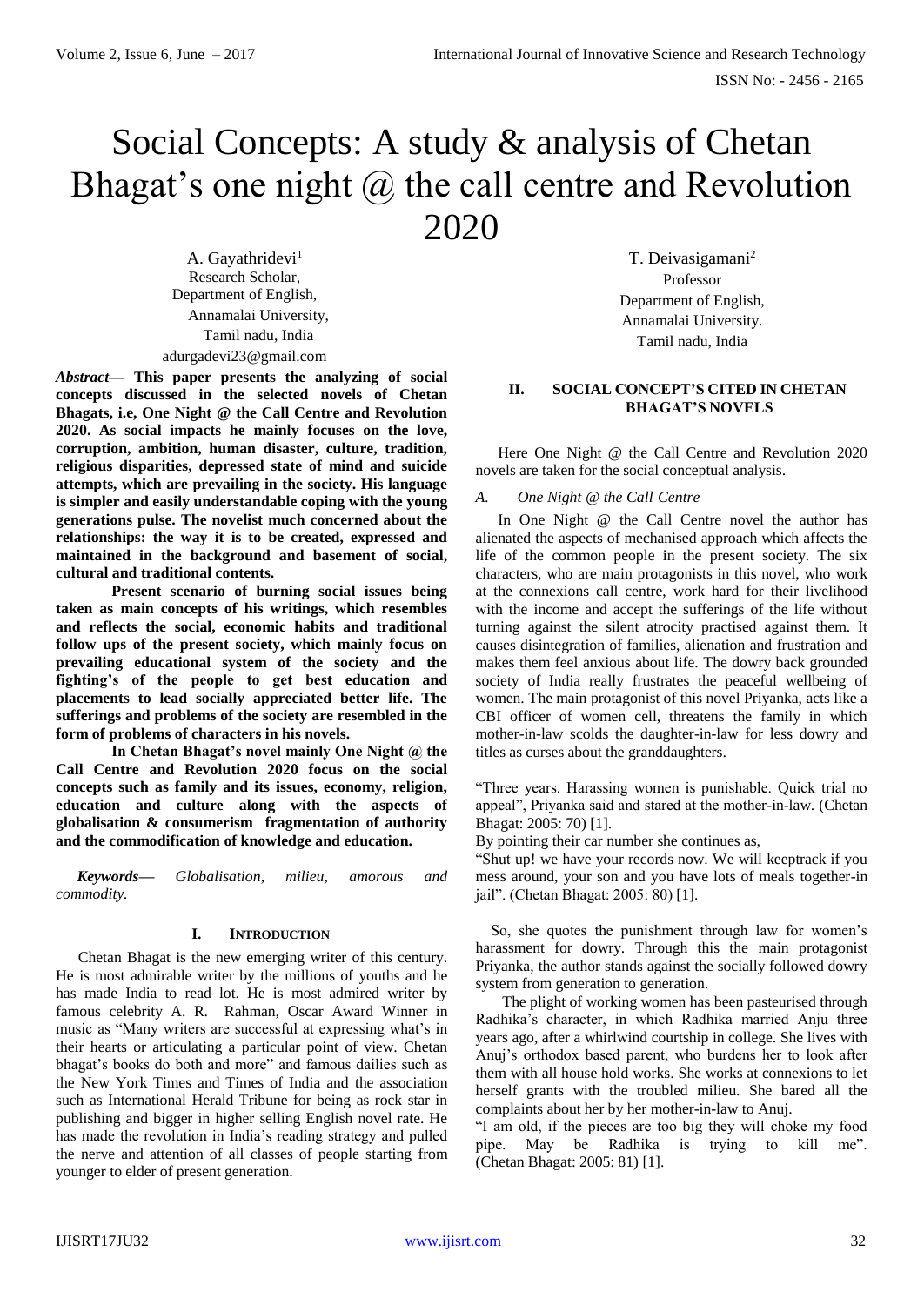Even though her mother-in-law shows hatred on her, Radhika shows her affection through knitting the scarf. The affection which she holds for her husband reflected on her mother-in-law too. But Anuj always supports his parents instead of standing towards justice.

 Message sent by Radhika's husband sounds as, "show elders respect, act like a daughter-in-law". (Chetan Bhagat: 2005: 82) [1].

 But she loves her family due to the affection she holds towards Anuj even though her family burdens her. But her poise on Anuj's love has hit hard when she hears her husband recommend his girlfriend Payal to be his most loved person on the earth. She feels frustrated when she comes to that her husband had betrayed her.

"Anuj, you get to send a dozen red roses with your message to anyone in India. This service is brought to you by Interflora, one of the world's largest flower delivering companies". (Chetan Bhagat: 2005: 147) [1].

 By that time Radhika felt to hear her name, but the reality is,

"Yes sure. I'd like to send it to my girlfriend Payal. She lives in Delhi. She is a modern type of girl, so please make the bouquet trendy" Anuj said.

The world beneath her shook due to the betrayal of her husband. The novel is finally stands against the traditionally followed social concepts such as dowry system, socioeconomic status and wastage of human resources for the work which is not related with their passion and educational background, which is the main plot of this novel.

#### *B. Revolution 2020*

Ambition compacted with indomitable aspire to reach the heights, corruption back grounded with the power of politics, heart melting love encapsulated with sweet slices of eternal and amorous acts leading to height of their own ability, where one tries to defeat and conquer over other. The entire story venues at holy pilgrimage place Varanasi, famously known as kasi. Gopal wants to become a rich man through corruption, Raghav wants to become a journalist to fight against and reveal the truth about the national hazardous like corruption etc., Aarti loving Raghav and being as closest friend to Gopal, having ambition to become an airhostess. These three are friends from childhood, are the main pillars of this entire novel.

 A hand in hand knot tied with critical situation, where one tries to win over another, comprising of love, corruption and ambition. At one particular point all the relationships has been broken and each other stands for their own wishes. The love of Aarti love has won, Raghav's ambition to change the nation was on the way by contesting as MLA, through continuous breaking of law and order and tireless corruption made Gopal as a rich man. Finally Raghav through his stubbornness towards his ambition to reveal the truth about the corruption made by local MLA Shukla ji in the Ganga river cleaning project and care towards the victims overwhelms, humiliates and embarrasses the Gopal's thought and shakes his, finally Raghav wins.

 Raghav has been rewarded for his ambition and honesty through his love and hope to be elected as MLA for serving the nation. Even though BHU (Banaras Hindu University) does not have the brand equity as an IIT, Raghav joins BHU from where he plants to shine as a Journalist instead of an Engineer. Raghav has the broad mind over the social welfare and believes Journalism as a weapon to eradicate the corruption and to create terror in the minds of the corrupt people and politicians, that he calls it as revolution 2020.

 "MLA makes the money by making Holy River filthy! Said the head line. 25 crore sanctioned for Dimnapura Sewage treatment Plant. MLA pockets 20 crores"… Built at a cost of 25 crores, the plant remained dysfunctional for years. When finally made operational, it never cleaned the water" (Chetan Bhagat: 2011: 234-235) [2].

 Like that he makes the hot head line in his revolution 2020 pamphlet. And pulls the attention of the Chief Minister and finally the MLA Sukla ji resigns for his revealed corruption. Honesty is more valued than corruption that is the main plot of this story. By such a way Gopal, who was ruining Raghav starting from his girlfriend to his career realises the value of fight for truth, through the farmer's son, who comes in his dream questions Gopal.

 At finally Gopal was not able to answer his own consciousness. So he himself was facing the question like, "But are you a good person?" (Chetan Bhagat: 2011: 267) [2].

 Due to the good part of his own soul, Gopal makes the changes with his influence to get back Raghav's own job in Dainik daily and leaves the Aarti by tricks to marry Raghav. Finally Raghav contests himself as a MLA to bring the changes in the politics.

## **II. CONCLUSION**

#### *A. Main plot of the story in one line*

Finally the main plot of the story has been aggregated in one line as given in Table 1.1,

| Table 1.1    |                      |                        |  |
|--------------|----------------------|------------------------|--|
| Main plot    | One Night @ the Call | <b>Revolution 2020</b> |  |
|              | Centre               |                        |  |
|              |                      |                        |  |
|              |                      |                        |  |
|              |                      |                        |  |
|              |                      |                        |  |
|              | Be honest to your    |                        |  |
| <b>Theme</b> | own consciousness    | Honesty wins           |  |
|              | and the almighty     |                        |  |
|              |                      |                        |  |
|              |                      |                        |  |
|              |                      |                        |  |

 Through the Table1.2 given below, the some of the social concepts which has been highlighted in both the novels has been tabulated.